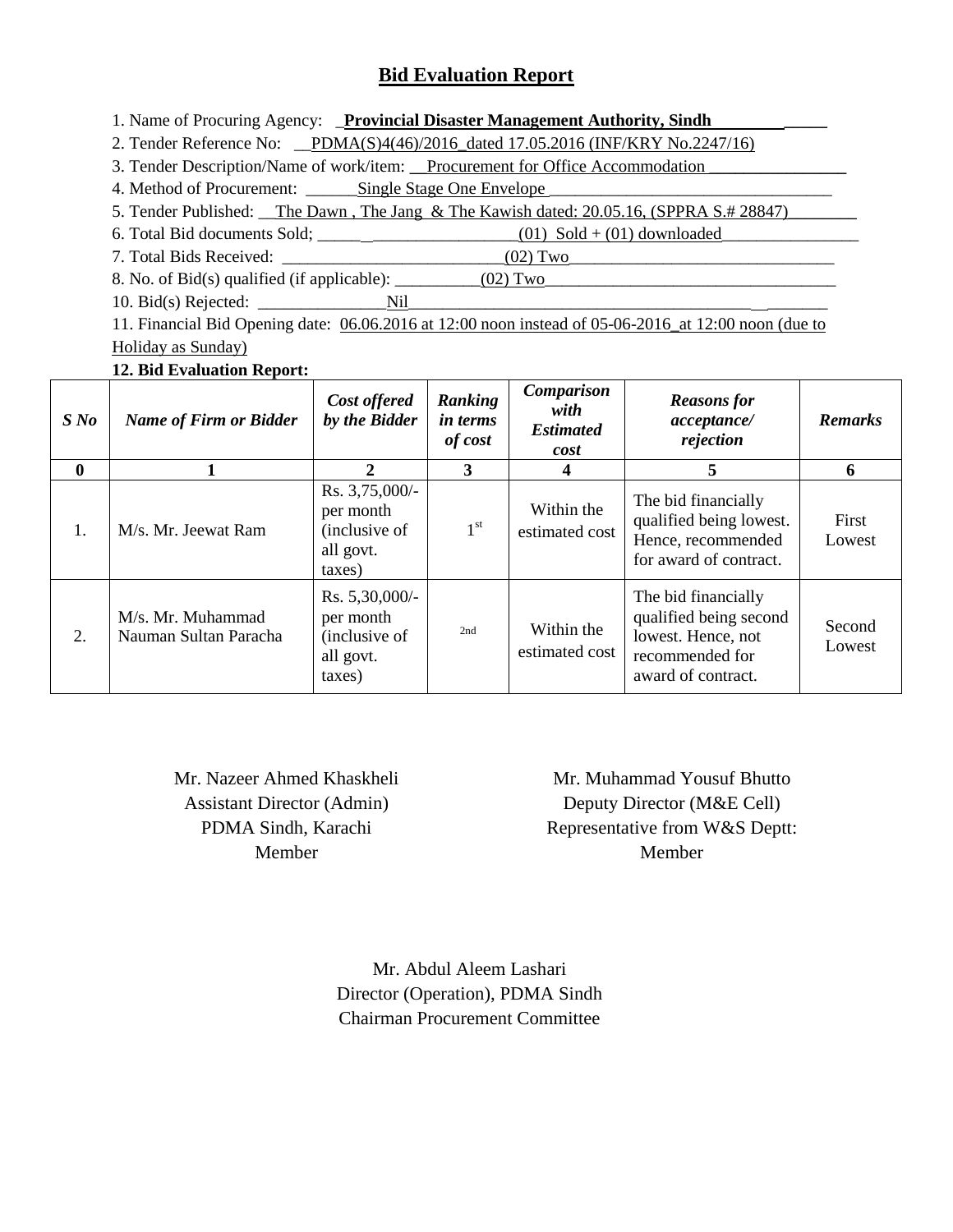

### **GOVERNMENT OF SINDH REHABILITATION DEPARTMENT PROVINCIAL DISASTER MANAGEMENT AUTHORITY (SINDH)**

#### **MINUTES OF THE MEETING OF PROCUREMENT COMMITTEE FOR OFFICE ACCOMODATION ON RENTAL BASIS FOR PROVINCIAL DISASTER MANAGEMENT AUTHORITY SINDH, REHABILITATION DEPARTMENT.**

A meeting of the procurement committee was held on 06.06.2016 at 12:00 noon in the office of Director (Operation) PDMA Government of Sindh under the Chairmanship of Director (Operation) PDMA Sindh.

The below mentioned members of Committee attended the meeting to discuss the bids invited for the procurement for Office Accommodation vide Assistant Director (Admin) PDMA Sindh Karachi NIT No. PDMA(S)04(46)/2016 dated 17.05.2016 and subsequently hosted on the website of Sindh Public Procurement Regulatory Authority (SPPRA) at Serial No. 28847 and published by Information Department, Government of Sindh, Karachi in widely circulated newspapers i.e. The Dawn, The Jang & The Kawish vide INF/KRY No. 2247/16 dated 21.05.2016 & 23.05.2016 respectively.

Following attended the meeting:-

|    | Mr. Abdul Aleem Lashari<br>Director (Operation) PDMA Sindh                    | Chairman Procurement Committee |
|----|-------------------------------------------------------------------------------|--------------------------------|
|    | Mr. Nazeer Ahmed Khaskheli<br>Assistant Director (Admin) PDMA Sindh           | Member / Secretary             |
| 3. | Mr. Muhammad Yousuf Bhutto<br>Deputy Director (M&E Cell), W&S Deptt: GoS, Khi | Member (External)              |

During the course of meeting following discussions were made by the procurement committee.

- i) The tender received on dated 06.06.2016 at 11:00 am and were opened on 12:00 noon before the procurement committee in presence of bidders / representatives of firms.
- ii) The bid of firm (M/s. Muhammad Nauman Sultan Paracha) stood second lowest bid and may not be recommended for award of contract.
- iii) However, the bid of firm (M/s. Jeewat Ram) was found qualified, stood lowest and fulfilled the all mandatory requirements as per requirements mentioned in the bidding documents as specified in the Bidders Qualification Report (copy enclosed).

The Procurement Committee thoroughly scrutinized each tender documents and criteria for eligibility of firms / bidders as per qualification criteria mentioned in the bidding documents.

#### **Recommendation:**

After due deliberation / scrutiny of each tender document by the procurement committee, it was recommended that the successful firm which stood lowest in the competition as per eligibility criteria may be awarded the respective tender.

The meeting ended with note of thanks to and from the chair.

Mr. Nazeer Ahmed Khaskheli Assistant Director (Admin) PDMA Sindh, Karachi Member

Mr. Muhammad Yousuf Bhutto Deputy Director (M&E Cell) Representative from W&S Deptt: Member

Mr. Abdul Aleem Lashari Director (Operation), PDMA Sindh Chairman Procurement Committee